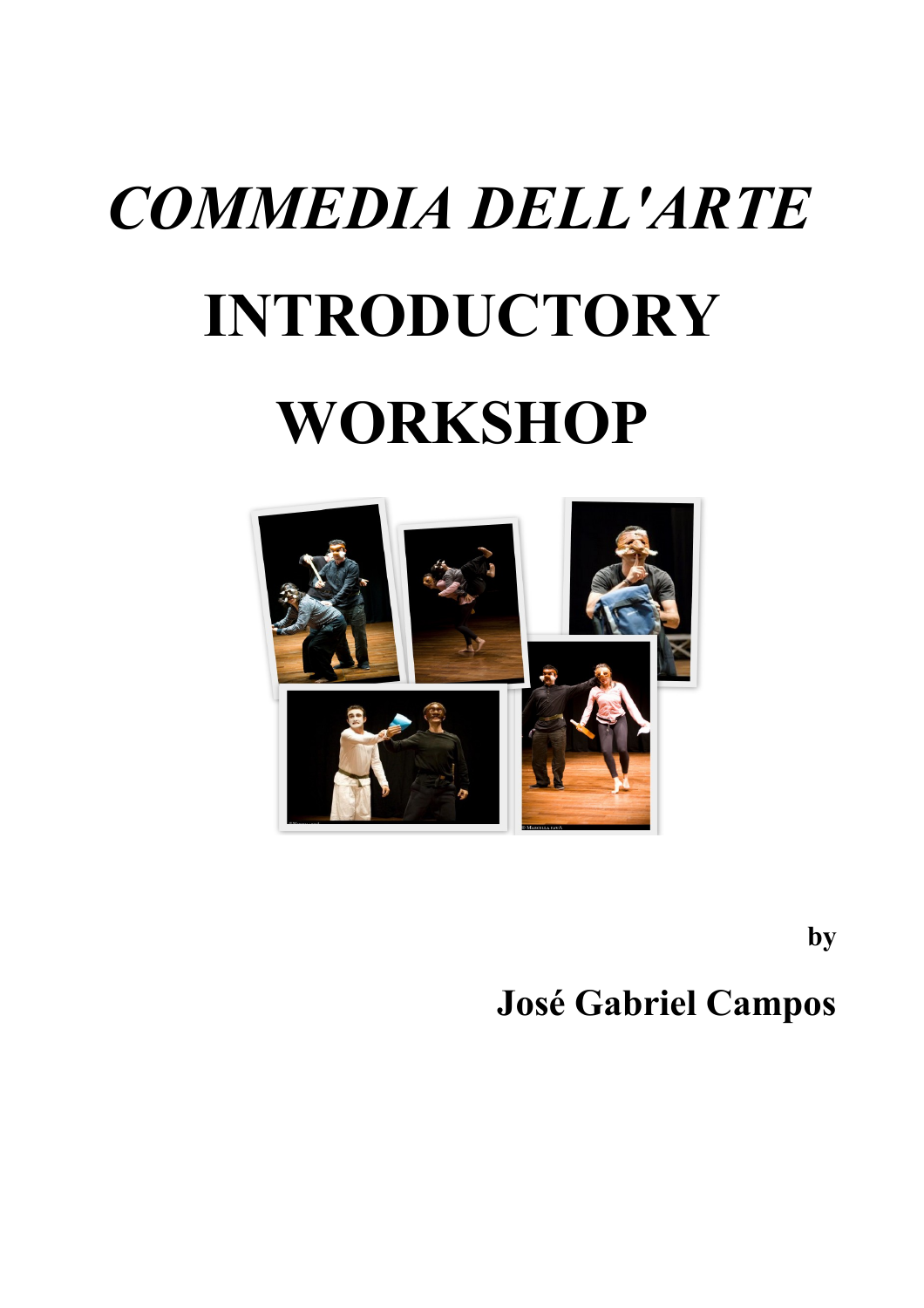#### **INTRODUCTION**

Commedia dell'Arte began in Italy in the 16th century and with it professional theater. Actors use masks, fixed types, and specific gestures to portray a variety of characters. It begins with a canovaccio, a series of specific events, the structure from which actors improvise the text using their character, a lazzo (comic idea or gag), songs, acrobatics, etc. Some well-known characters of this genre are: Arlecchino, Pulcinella, the old Pantalone, etc. Its influence is visible in the works of great authors such as Shakesperare, Moliere, Goldoni, Lope de Rueda, Lope de Vega, Tirso de Molina and Cervantes, among others.

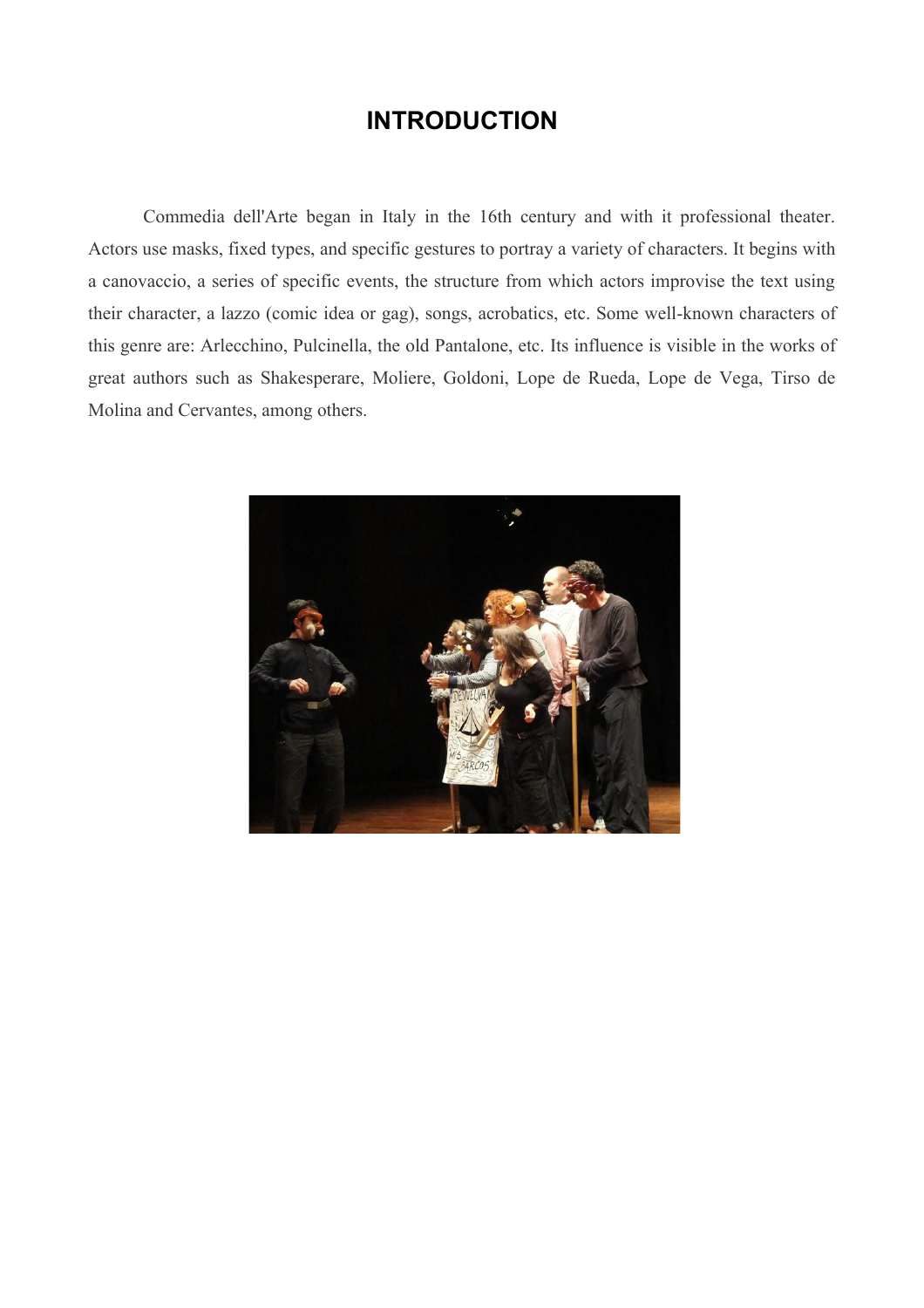#### **THE WORKSHOP**

*Commedia dell'Arte* as presented nowadays, is an exacting discipline where practical ability and know-how are essential for those who intend to make the Theatre their career. The work with masks, fix types, gestus, improvisation and rithm will help us to discover this genre. The lessons will have three parts: technique, improvisation and *canovaccio*. During the course the different characters from *Commedia dell'Arte* will be studied with their physical mask and particular behavior. Conflicts between characters will also be studied with funny improvisations. Improvisation will be used as method of study of *Commedia dell'Arte*. At the end groups will work a final *canovaccio* (short story) with all characters. We will work always trying to develop actor's listening, alert and complicity with the partner, working always from the pleasure of playing. As it is an introductory course no previous knowledge is necessary. The workshop is totally practical. It will be necessary to wear to comfortable clothes and a belt. All languages are welcome to the workshop, since it is one of the basic pillars of *Commedia dell'Arte*: multilingualism.

COURSE SUBJECTS The Mask: use and meaning Fixed types and character parts: Old People, Lovers, the Zanni and Captains The functions of the characters Gestures and behavior of the characters The Lazzi

> Number of participants: Minimum 10 / Maximum 18.

The workshop can be developed in two modalities:

- One weekend (14 hours). Seven hours per day divided in lessons of three hours in the morning and four in the evening.

-One week (15 horas). From Monday to Friday, three hours per day. With a small open performance at the end.